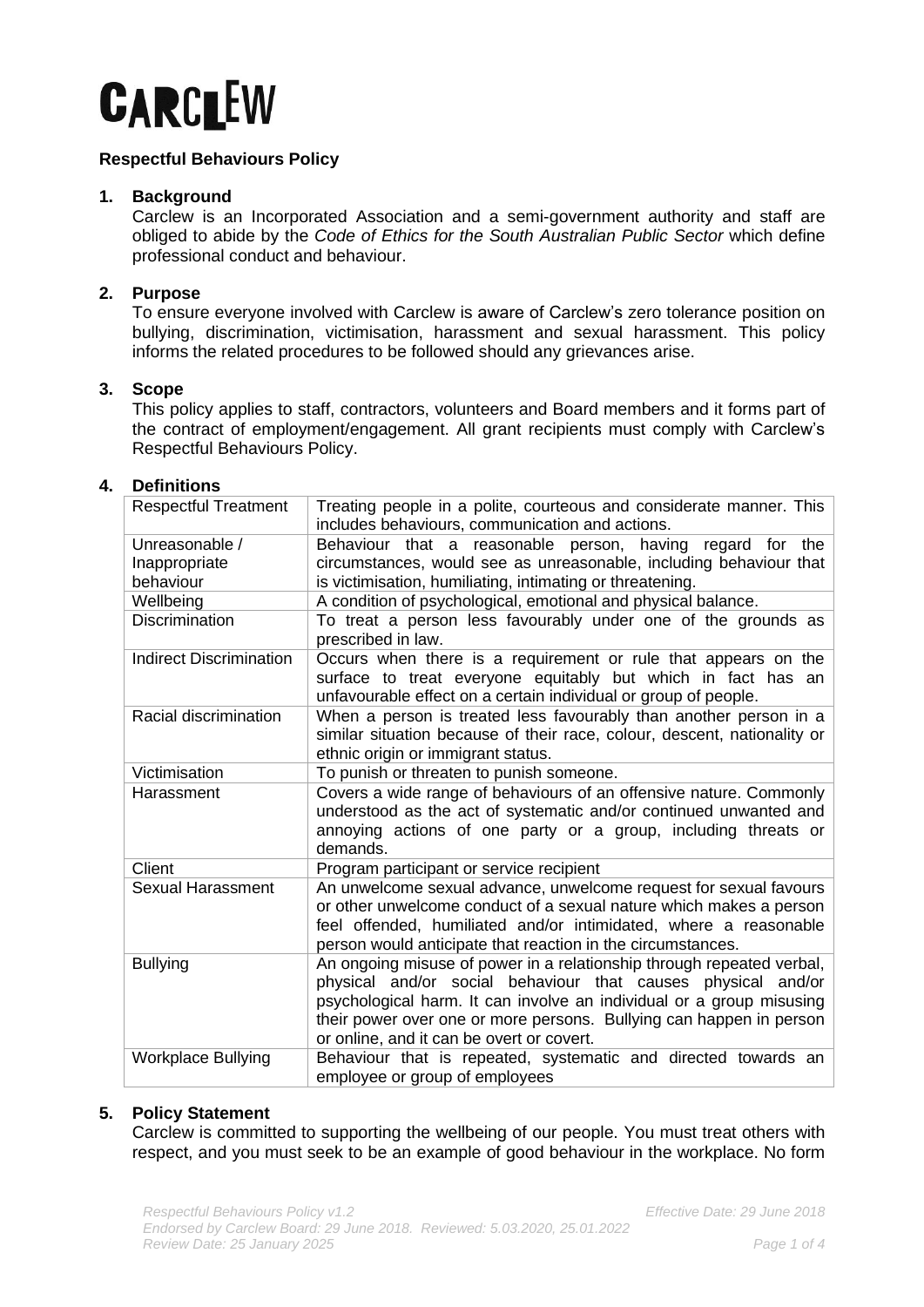of bullying, discrimination, victimisation, harassment or sexual harassment will be tolerated. Carclew will take an active approach to prevent, address and eliminate such behaviours.

## 5.1 Safe and fair work environment

You must take every precaution reasonable to protect the health, safety and welfare of those in the workplace. You must comply with the *Work Health and Safety Act 2012* and *Fair Work Act 1994* and promote safe and fair working practices and environments for people accessing the organisation's facilities.

Under the *Work Health and Safety Act 2012* you have a duty of care to ensure that no one is subjected to victimising, humiliating, undermining or threatening behaviour. You also have this responsibility towards each other and clients.

## 5.2 Victimisation, Bullying and/or Harassment Examples

Examples of victimisation, bullying or harassment (intentional or unintentional, repeated, unreasonable and create a risk to health and safety) include, but are not limited to:

- Abusive, insulting or offensive language or comments
- Unjustified criticism or complaints
- Continuously and deliberately excluding someone from workplace activities
- Withholding information that is vital for effective performance
- Setting unreasonable timelines or constantly changing deadlines
- Setting tasks that are unreasonably below or beyond a person's skill level
- Denying access to information, supervision, consultation or resources such that it has a detriment to the worker
- Spreading misinformation or malicious rumours

Single incidents and conflicts or disagreements between equals, whether in person or online, are not defined as bullying. Bullying behaviour also does not include:

- Reasonable action taken in a reasonable manner by an employer to transfer, demote, discipline, counsel, retrench or dismiss an employee
- A decision by an employer, based on reasonable grounds, not to award or provide a promotion, transfer, or benefit in connection with an employee
- Reasonable administrative action taken in a reasonable manner by an employer in connection with an employee's performance

#### 5.3 Sexual Harassment Examples

The *Sex Discrimination Act 1984* stipulates that it is unlawful for a person to sexually harass another person including in employment and education.

What is important is how the behaviour was perceived, not necessarily how it was intended. Workplace and work related behaviour that qualifies as sexual harassment can be verbal, written, visual or physical.

Behaviour that is based on mutual attraction, friendship and respect is not sexual harassment.

Sexual harassment can take many forms, including, but not limited to, unwelcome behaviour such as:

- Touching or kissing in a sexual way
- Comments or behaviours such as leering or staring, that is sexually suggestive
- Sexually explicit pictures, objects or reading matter
- Direct or implied sexual propositions, or request for dates
- Intrusive questions about sexual activity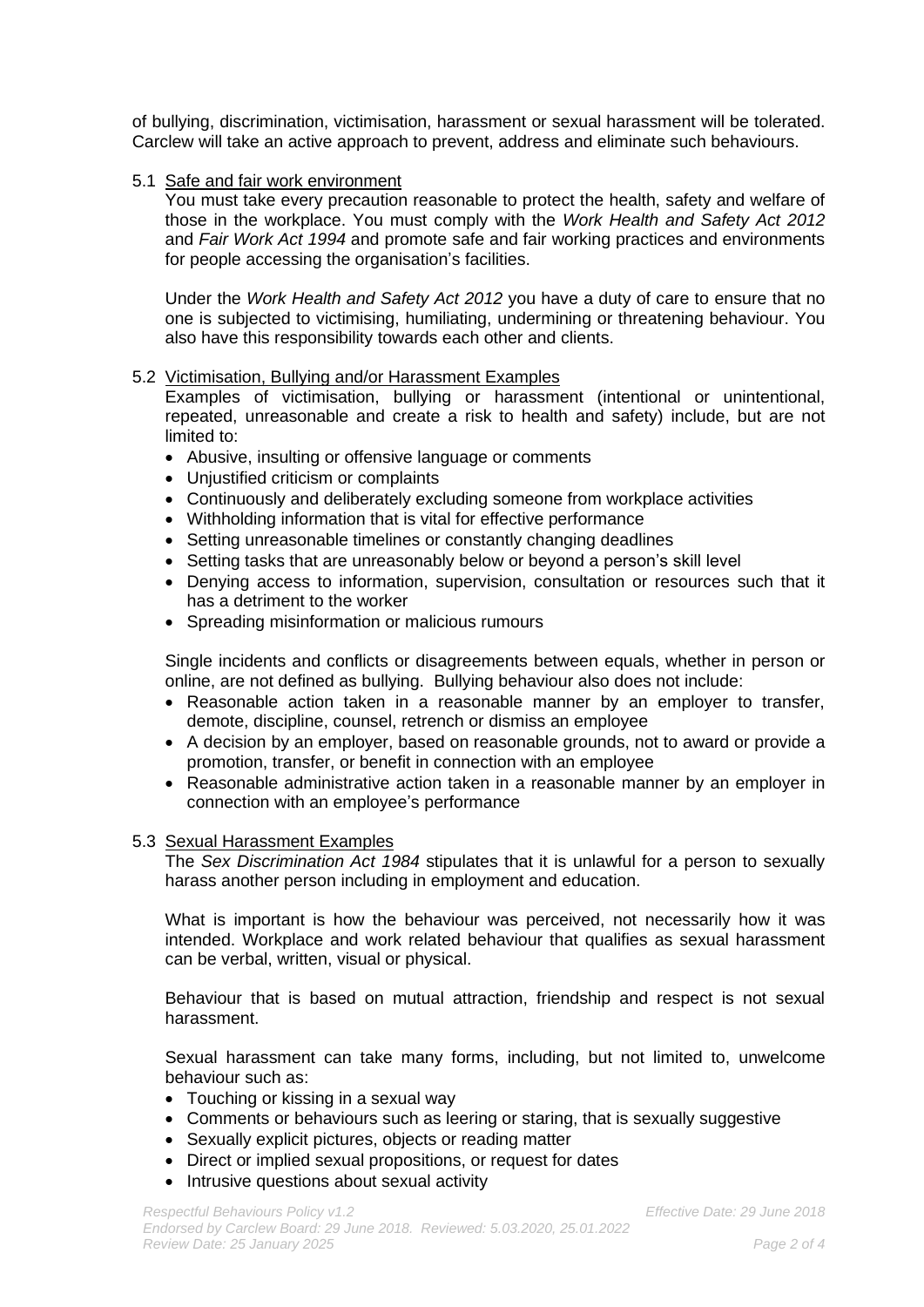# 5.4 Reporting and Resolution

You are urged to report any suspected cases of bullying, discrimination, victimisation, harassment and sexual harassment. Such reports will be treated seriously and promptly with sensitivity. The Carclew *Grievance Resolution Policy* and *Procedure* will guide the process.

The *Whistleblowers Protection Act 1993* provides protection for people disclosing illegal, dangerous and improper conduct.

A person may elect, according to the nature and seriousness of the behaviour to:

- Resolve the issue informally by approaching the parties involved directly and discussing their concerns.
- Report inappropriate behaviour to the Chief Executive, the Senior Manager Finance and Operations or to a nominated Grievance Contact Officer.
- Follow the complaint process as outlined in Carclew's *Respectful Behaviours Procedures*.
- Approach an external agency (i.e. Commissioner for Equal Opportunity, Australian Human Rights Commission, the Office of the Employee Ombudsman, Work Health and Safety Inspector). Every employee retains the right, at any time, to lodge a complaint or appeal with an outside agency.

The person who is the subject of the complaint must be notified. Both complainant and the subject of the complaint have the right to have support or representation during any investigation. Those involved in the process will be protected from victimisation. If the complaint was not made in good faith disciplinary action may be taken against the complainant.

### 5.5 Recruitment practices

Carclew has a firm commitment to equal opportunity principles and will ensure that no discriminatory policies, practices or procedures exist in any aspect of employment, throughout the recruitment process.

# 5.6 Compliance and non-compliance

Any breach of Carclew policies will be taken seriously and misconduct may be liable to disciplinary action. Consequences may include a warning, suspension, or termination of employment, and will be implemented in accordance with appropriate legislative procedures.

#### **6. Responsibility for implementation**

The Chief Executive will advise staff upon endorsement by the Board. The policy and procedures will be available on the Carclew server, listed on the policy webpage and included in induction packs.

# **7. Legislation and Supporting Documents**